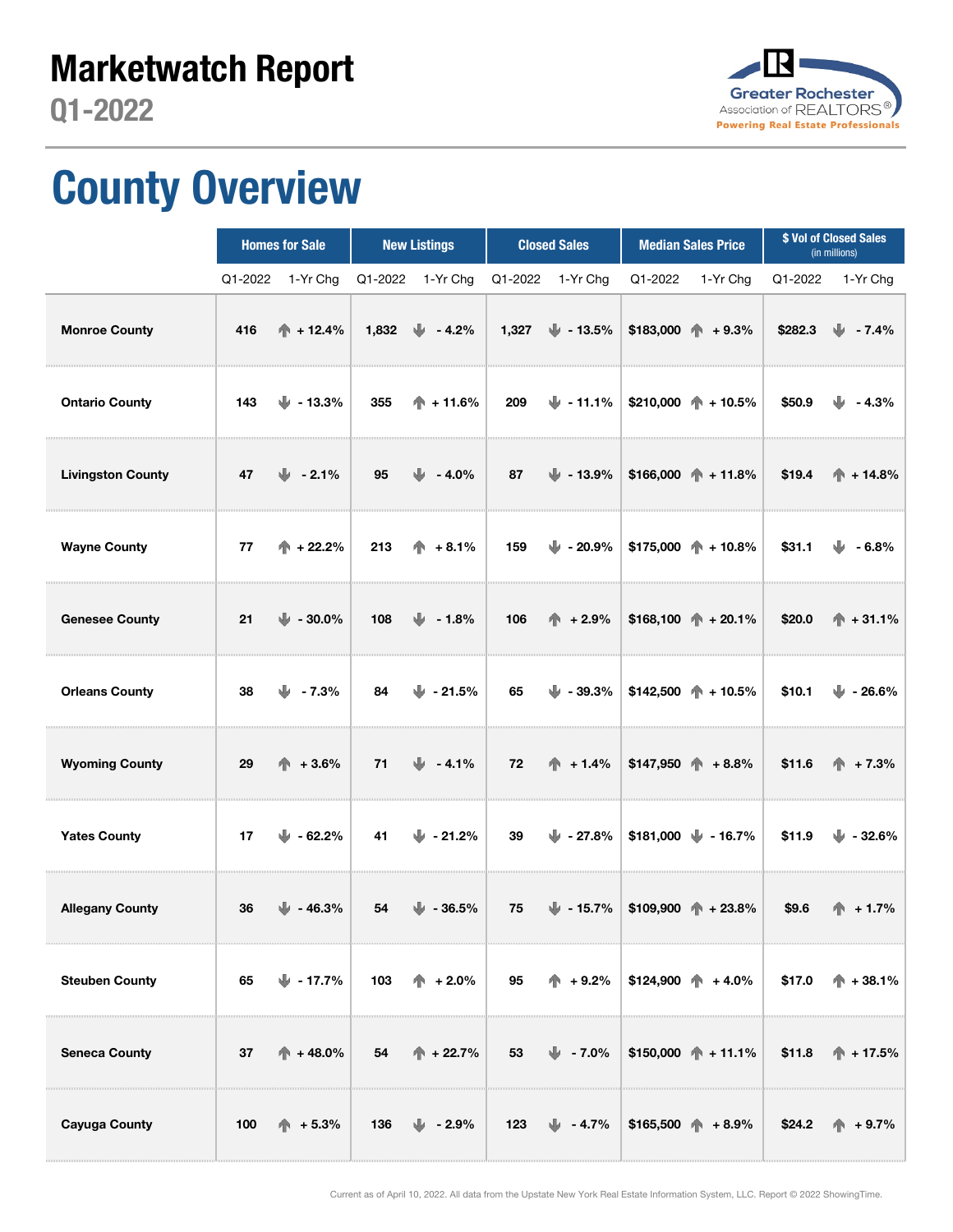## Activity Overview

Key metrics by report month and for year-to-date (YTD) starting from the first of the year.



| <b>Key Metrics</b>                         | <b>Historical Sparkbars</b>          | $03 - 2021$ | 03-2022<br>Percent Change | <b>YTD 2021</b> | YTD 2022 Percent Change |          |
|--------------------------------------------|--------------------------------------|-------------|---------------------------|-----------------|-------------------------|----------|
| <b>Homes for Sale</b>                      | 3-2022<br>3-2019<br>3-2021<br>3-2020 | 1,057       | 1,030<br>$-2.6%$          |                 |                         |          |
| <b>New Listings</b>                        | 3-2019<br>3-2022<br>$3 - 2020$       | 1,430       | 1,481<br>$+3.6%$          | 3,241           | 3,151                   | $-2.8%$  |
| <b>Pending Sales</b>                       | 3-2019<br>3-2020<br>3-2022<br>3-2021 | 1,259       | 1,156<br>$-8.2%$          | 2,955           | 2,644                   | $-10.5%$ |
| <b>Closed Sales</b>                        | 3-2019<br>3-2020<br>3-2022<br>3-2021 | 915         | 830<br>$-9.3%$            | 2,770           | 2,416                   | $-12.8%$ |
| \$ Volume of Closed Sales<br>(in millions) | 3-2019<br>3-2020<br>3-2021<br>3-2022 | \$172.6     | \$180.2<br>$+4.4%$        | \$519.9         | \$500.9                 | $-3.7%$  |
| <b>Median Sales Price</b>                  | 3-2019<br>3-2020<br>3-2021<br>3-2022 | \$160,000   | \$182,000<br>$+13.8%$     | \$160,000       | \$175,000               | $+9.4%$  |
| Pct. of Orig. Price Received               | 3-2019<br>3-2020<br>3-2021<br>3-2022 | 101.4%      | 106.6%<br>$+5.1%$         | 100.4%          | 104.3%                  | $+3.9%$  |
| <b>Months Supply of Inventory</b>          | 3-2019<br>3-2020<br>3-2021<br>3-2022 | 0.9         | 0.8<br>$-11.1%$           |                 |                         |          |
| <b>Housing Affordability Index</b>         | 3-2019<br>3-2020<br>3-2021<br>3-2022 | 261         | 234<br>$-10.3%$           | 261             | 244                     | $-6.5%$  |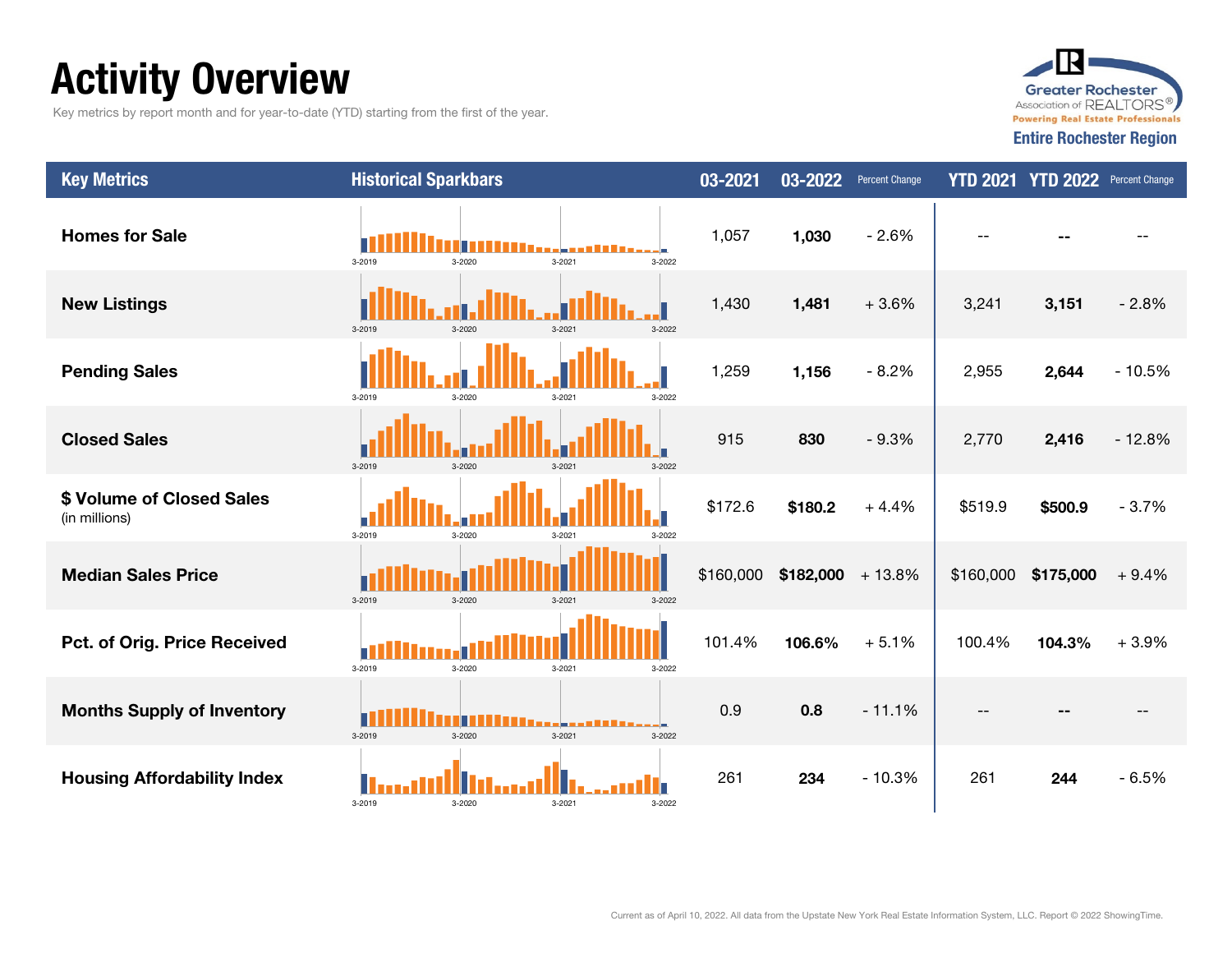A RESEARCH TOOL FROM UNYREIS



## Activity Overview

|                               |                | <b>Homes for Sale</b> |                | <b>New Listings</b> | <b>Closed Sales</b> |                          | <b>Median Sales Price</b> |           | \$ Vol of Closed Sales<br>(in millions) |                          |
|-------------------------------|----------------|-----------------------|----------------|---------------------|---------------------|--------------------------|---------------------------|-----------|-----------------------------------------|--------------------------|
| Area                          | 03-2022        | 1-Yr Chg              | 03-2022        | 1-Yr Chg            | 03-2022             | 1-Yr Chg                 | 03-2022                   | 1-Yr Chg  | 03-2022                                 | 1-Yr Chg                 |
| <b>Monroe County</b>          | 416            | $+12.4%$              | 892            | $+4.1%$             | 449                 | $-10.0\%$                | \$200,000                 | $+16.6%$  | \$102.0                                 | $-2.4%$                  |
| Chili                         | 10             | $+66.7%$              | 36             | $+16.1%$            | 23                  | $+43.8%$                 | \$253,000                 | $+39.4%$  | \$6.0                                   | $+93.5%$                 |
| Clarkson                      | 1              | $-80.0%$              | 6              | $+200.0%$           | 4                   | $-20.0%$                 | \$244,950                 | $+9.8%$   | \$1.0                                   | 0.0%                     |
| Gates                         | 10             | $-16.7%$              | 29             | $-17.1%$            | 33                  | $+10.0%$                 | \$172,000                 | $+19.4%$  | \$5.9                                   | $+40.5%$                 |
| Greece                        | 51             | $-1.9%$               | 129            | $-7.9%$             | 70                  | $-21.3%$                 | \$192,500                 | $+13.2%$  | \$14.3                                  | $-13.9%$                 |
| Hamlin                        | 2              | $-50.0%$              | 8              | $+60.0%$            | 3                   | $-40.0%$                 | \$225,000                 | $+141.9%$ | \$0.8                                   | $+33.3%$                 |
| Ogden/Spencerport             | 8              | $-20.0%$              | 19             | 0.0%                | 12                  | $-7.7%$                  | \$221,000                 | $+9.4%$   | \$2.4                                   | $-17.2%$                 |
| Parma/Hilton                  | 12             | $-29.4%$              | 23             | $+9.5%$             | 8                   | $-27.3%$                 | \$218,000                 | $-3.1%$   | \$1.9                                   | $-29.6%$                 |
| Riga/Churchville              | 3              | $-40.0%$              | $\overline{4}$ | $-60.0%$            | 0                   |                          |                           |           |                                         |                          |
| Sweden/Brockport              | 6              | $+20.0%$              | 16             | $+33.3%$            | 5                   | $-16.7%$                 | \$180,000                 | $+4.3%$   | \$1.1                                   | 0.0%                     |
| Wheatland/Mumford/Scottsville | 8              | +700.0%               | 3              | $-57.1%$            | 5                   | + 150.0%                 | \$195,000                 | $-3.8%$   | \$0.8                                   | $+100.0\%$               |
| <b>Brighton</b>               | 13             | 0.0%                  | 48             | $+17.1%$            | 17                  | $-19.0%$                 | \$274,500                 | $+3.6%$   | \$5.5                                   | $-11.3%$                 |
| East Rochester                | 6              | $+200.0\%$            | 9              | $+12.5%$            | $\overline{c}$      | $-60.0%$                 | \$181,500                 | $+65.0%$  | \$0.4                                   | $-42.9%$                 |
| Henrietta                     | 15             | $-46.4%$              | 40             | $-4.8%$             | 20                  | $-35.5%$                 | \$208,775                 | $+4.4%$   | \$4.5                                   | $-30.8%$                 |
| Irondequoit                   | 30             | $+42.9%$              | 82             | $-4.7%$             | 48                  | $+4.3%$                  | \$185,000                 | $+18.6%$  | \$10.2                                  | $+32.5%$                 |
| Mendon/Honeoye Falls          | 10             | $+100.0\%$            | 9              | $-18.2%$            | $\overline{2}$      | $-50.0%$                 | \$587,500                 | $+50.3%$  | \$1.2                                   | $-36.8%$                 |
| Penfield                      | 14             | $-33.3%$              | 38             | $-29.6%$            | 20                  | $-31.0%$                 | \$314,500                 | $+12.3%$  | \$6.2                                   | $-27.9%$                 |
| Perinton/Fairport             | 18             | $+20.0%$              | 63             | $+23.5%$            | 35                  | $+34.6%$                 | \$297,000                 | $+29.1%$  | \$11.6                                  | $+78.5%$                 |
| Pittsford                     | 23             | $-30.3%$              | 46             | $-9.8%$             | 12                  | $-45.5%$                 | \$332,500                 | $-26.8%$  | \$4.4                                   | $-55.1%$                 |
| Rush                          | $\overline{7}$ | $+250.0%$             | $\overline{4}$ | 0.0%                | 0                   | $\overline{\phantom{a}}$ | $-\, -$                   | $-$       | $\overline{\phantom{a}}$                | $\overline{\phantom{a}}$ |
| Webster                       | 33             | $+10.0\%$             | 58             | $-13.4%$            | 24                  | $-14.3%$                 | \$307,500                 | $+13.6%$  | \$7.4                                   | $-14.0%$                 |
| City of Rochester             | 136            | $+63.9%$              | 222            | $+38.8%$            | 106                 | $+1.9%$                  | \$125,750                 | $+0.6%$   | \$16.4                                  | $+18.8%$                 |
| <b>Ontario County</b>         | 143            | $-13.3%$              | 156            | $+27.9%$            | 69                  | $-13.8%$                 | \$210,000                 | $+14.1%$  | \$16.0                                  | $-3.6%$                  |
| Canandaigua                   | 29             | $-23.7%$              | 41             | $+127.8%$           | 10                  | $-16.7%$                 | \$286,000                 | $-0.2%$   | \$3.1                                   | $-11.4%$                 |
| Victor                        | 43             | $-8.5%$               | 41             | $+46.4%$            | 16                  | $+14.3%$                 | \$305,000                 | $+27.1%$  | \$5.0                                   | $+28.2%$                 |
| <b>Livingston County</b>      | 47             | $-2.1%$               | 43             | $+4.9%$             | 41                  | $+24.2%$                 | \$180,000                 | $+21.5%$  | \$8.9                                   | $+64.8%$                 |
| Avon & Geneseo                | 12             | $-20.0%$              | 14             | $+27.3%$            | $\overline{7}$      | $+40.0%$                 | \$190,800                 | $+3.7%$   | \$2.3                                   | $+155.6%$                |
| <b>Wayne County</b>           | 77             | $+22.2%$              | 83             | $-1.2%$             | 60                  | $-18.9%$                 | \$165,500                 | $+6.4%$   | \$12.0                                  | $-4.8%$                  |
| Macedon                       | 2              | $-33.3%$              | 0              | --                  | 4                   | $-42.9%$                 | \$281,000                 | $+64.3%$  | \$1.1                                   | $-8.3%$                  |
| <b>Genesee County</b>         | 21             | $-30.0%$              | 40             | $-20.0%$            | 37                  | $+32.1%$                 | \$171,600                 | $+12.9%$  | \$6.5                                   | $+47.7%$                 |
| Batavia                       | $\overline{7}$ | $-53.3%$              | 15             | $-53.1%$            | 16                  | $+14.3%$                 | \$152,000                 | $+8.6%$   | \$2.8                                   | $+40.0%$                 |
| <b>Orleans County</b>         | 38             | $-7.3%$               | 38             | $-13.6%$            | 17                  | $-56.4%$                 | \$127,500                 | + 7.1%    | \$2.4                                   | $-41.5%$                 |
| <b>Wyoming County</b>         | 29             | $+3.6%$               | 35             | $+9.4\%$            | 21                  | $-27.6%$                 | \$152,000                 | + 10.5%   | \$3.2                                   | $-31.9%$                 |
| <b>Yates County</b>           | 17             | $-62.2\%$             | 16             | - 23.8%             | 18                  | $+50.0\%$                | \$224,500                 | $+41.2%$  | \$7.9                                   | + 182.1%                 |
| <b>Allegany County</b>        | 36             | - 46.3%               | 26             | - 39.5%             | 30                  | $+3.4%$                  | \$104,250                 | $+18.5%$  | \$4.3                                   | $+34.4%$                 |
| Steuben County                | 65             | $-17.7\%$             | 48             | + 17.1%             | 34                  | $+21.4%$                 | \$118,975                 | $-9.5%$   | \$6.0                                   | + 42.9%                  |
| <b>Seneca County</b>          | 37             | $+48.0%$              | 31             | $+29.2%$            | 17                  | $-15.0\%$                | \$180,000                 | $+33.3%$  | \$4.4                                   | $+33.3%$                 |
| Cayuga County                 | 100            | $+5.3%$               | 69             | $-1.4%$             | 35                  | $-18.6%$                 | \$171,500                 | $+29.4%$  | \$6.2                                   | $-6.1%$                  |
| <b>Chautauqua County</b>      | 142            | $-29.0\%$             | 114            | $-13.0\%$           | 93                  | $+4.5%$                  | \$126,063                 | + 8.7%    | \$14.8                                  | + 10.4%                  |
| <b>Cattaraugus County</b>     | 129            | - 24.6%               | 74             | - 17.8%             | 55                  | $-5.2%$                  | \$100,000                 | - 12.5%   | \$7.8                                   | $-26.4%$                 |